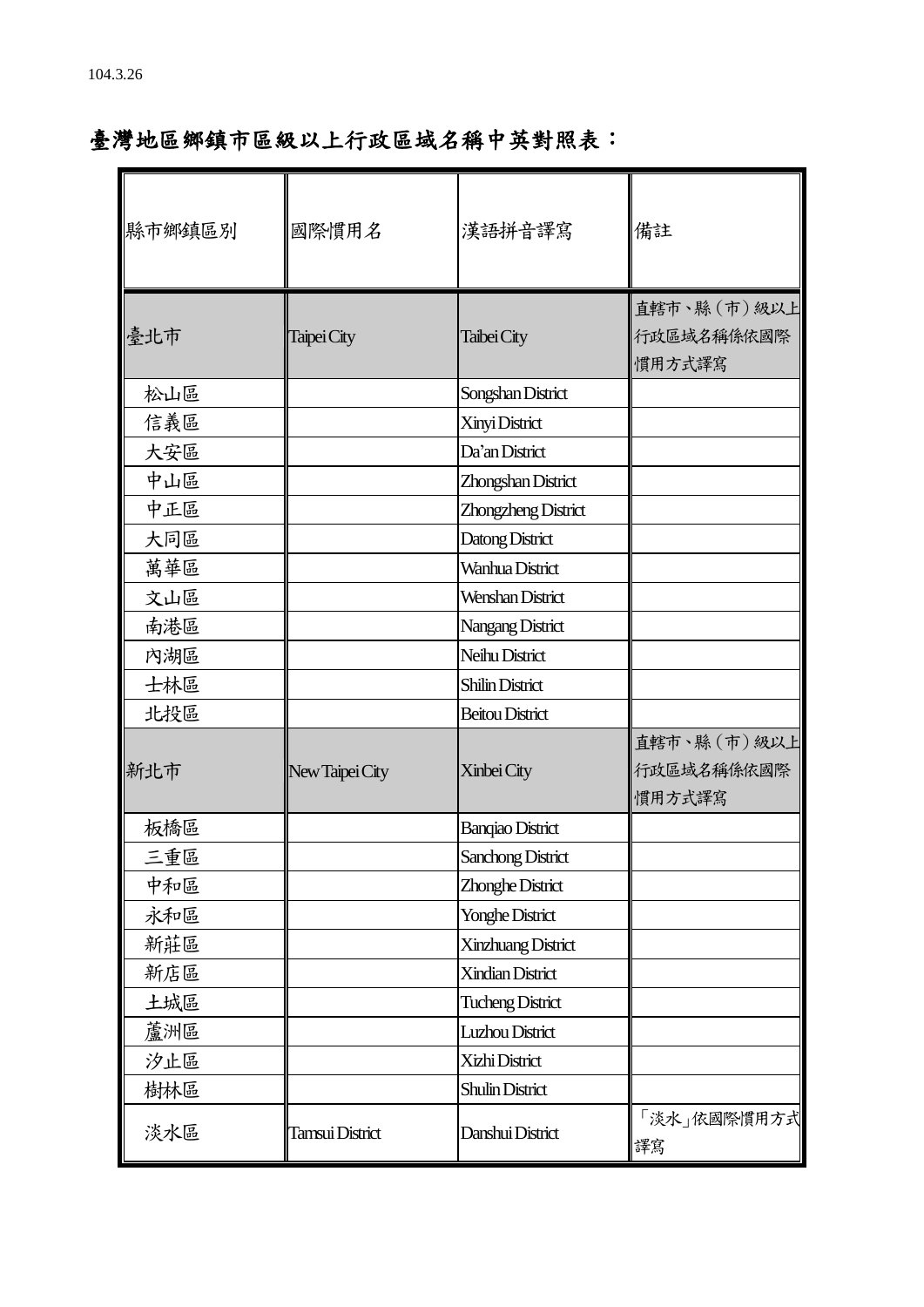| 縣市鄉鎮區別 | 國際慣用名                   | 漢語拼音譯寫                   | 備註                          |
|--------|-------------------------|--------------------------|-----------------------------|
| 鶯歌區    |                         | <b>Yingge District</b>   |                             |
| 三峽區    |                         | Sanxia District          |                             |
| 瑞芳區    |                         | <b>Ruifang District</b>  |                             |
| 五股區    |                         | Wugu District            |                             |
| 泰山區    |                         | <b>Taishan District</b>  |                             |
| 林口區    |                         | Linkou District          |                             |
| 深坑區    |                         | <b>Shenkeng District</b> |                             |
| 石碇區    |                         | <b>Shiding District</b>  |                             |
| 坪林區    |                         | <b>Pinglin District</b>  |                             |
| 三芝區    |                         | Sanzhi District          |                             |
| 石門區    |                         | <b>Shimen District</b>   |                             |
| 八里區    |                         | <b>Bali District</b>     |                             |
| 平溪區    |                         | Pingxi District          |                             |
| 雙溪區    |                         | Shuangxi District        |                             |
| 貢寮區    |                         | Gongliao District        |                             |
| 金山區    |                         | <b>Jinshan District</b>  |                             |
| 萬里區    |                         | Wanli District           |                             |
| 烏來區    |                         | Wulai District           |                             |
| 桃園市    | Taoyuan City            | Taoyuan City             | 直轄市、縣 (市) 級以上<br>行政區域名稱係依國際 |
| 桃園區    | <b>Taoyuan District</b> | <b>Taoyuan District</b>  | 慣用方式譯寫                      |
| 中壢區    |                         | Zhongli District         |                             |
| 大溪區    |                         | Daxi District            |                             |
| 楊梅區    |                         | Yangmei District         |                             |
| 蘆竹區    |                         | Luzhu District           |                             |
| 大園區    |                         | Dayuan District          |                             |
| 龜山區    |                         | Guishan District         |                             |
| 八德區    |                         | <b>Bade District</b>     |                             |
| 龍潭區    |                         | <b>Longtan District</b>  |                             |
| 平鎮區    |                         | Pingzhen District        |                             |
| 新屋區    |                         | Xinwu District           |                             |
| 觀音區    |                         | Guanyin District         |                             |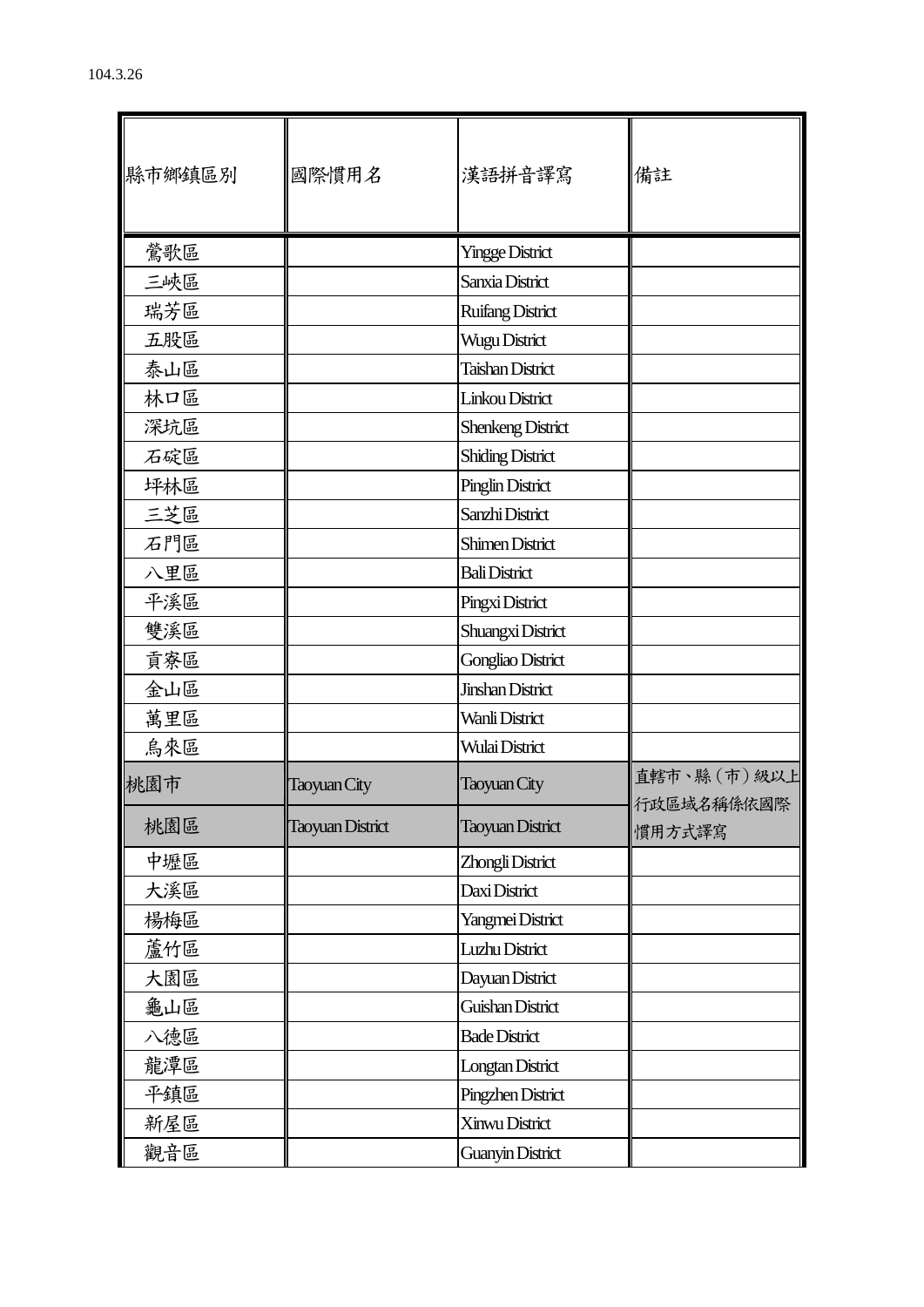| 縣市鄉鎮區別 | 國際慣用名         | 漢語拼音譯寫                   | 備註                                   |
|--------|---------------|--------------------------|--------------------------------------|
| 復興區    |               | <b>Fuxing District</b>   |                                      |
| 臺中市    | Taichung City | <b>Taizhong City</b>     | 直轄市、縣 (市)級以上<br>行政區域名稱係依國際<br>慣用方式譯寫 |
| 中區     |               | <b>Central District</b>  |                                      |
| 東區     |               | <b>East District</b>     |                                      |
| 南區     |               | South District           |                                      |
| 西區     |               | West District            |                                      |
| 北區     |               | North District           |                                      |
| 西屯區    |               | Xitun District           |                                      |
| 南屯區    |               | Nantun District          |                                      |
| 北屯區    |               | <b>Beitun District</b>   |                                      |
| 豐原區    |               | Fengyuan District        |                                      |
| 東勢區    |               | Dongshi District         |                                      |
| 大甲區    |               | Dajia District           |                                      |
| 清水區    |               | Qingshui District        |                                      |
| 沙鹿區    |               | <b>Shalu District</b>    |                                      |
| 梧棲區    |               | Wuqi District            |                                      |
| 后里區    |               | Houli District           |                                      |
| 神岡區    |               | <b>Shengang District</b> |                                      |
| 潭子區    |               | Tanzi District           |                                      |
| 大雅區    |               | Daya District            |                                      |
| 新社區    |               | Xinshe District          |                                      |
| 石岡區    |               | <b>Shigang District</b>  |                                      |
| 外埔區    |               | Waipu District           |                                      |
| 大安區    |               | Da'an District           |                                      |
| 烏日區    |               | Wuri District            |                                      |
| 大肚區    |               | Dadu District            |                                      |
| 龍井區    |               | Longjing District        |                                      |
| 霧峰區    |               | <b>Wufeng District</b>   |                                      |
| 太平區    |               | <b>Taiping District</b>  |                                      |
| 大里區    |               | Dali District            |                                      |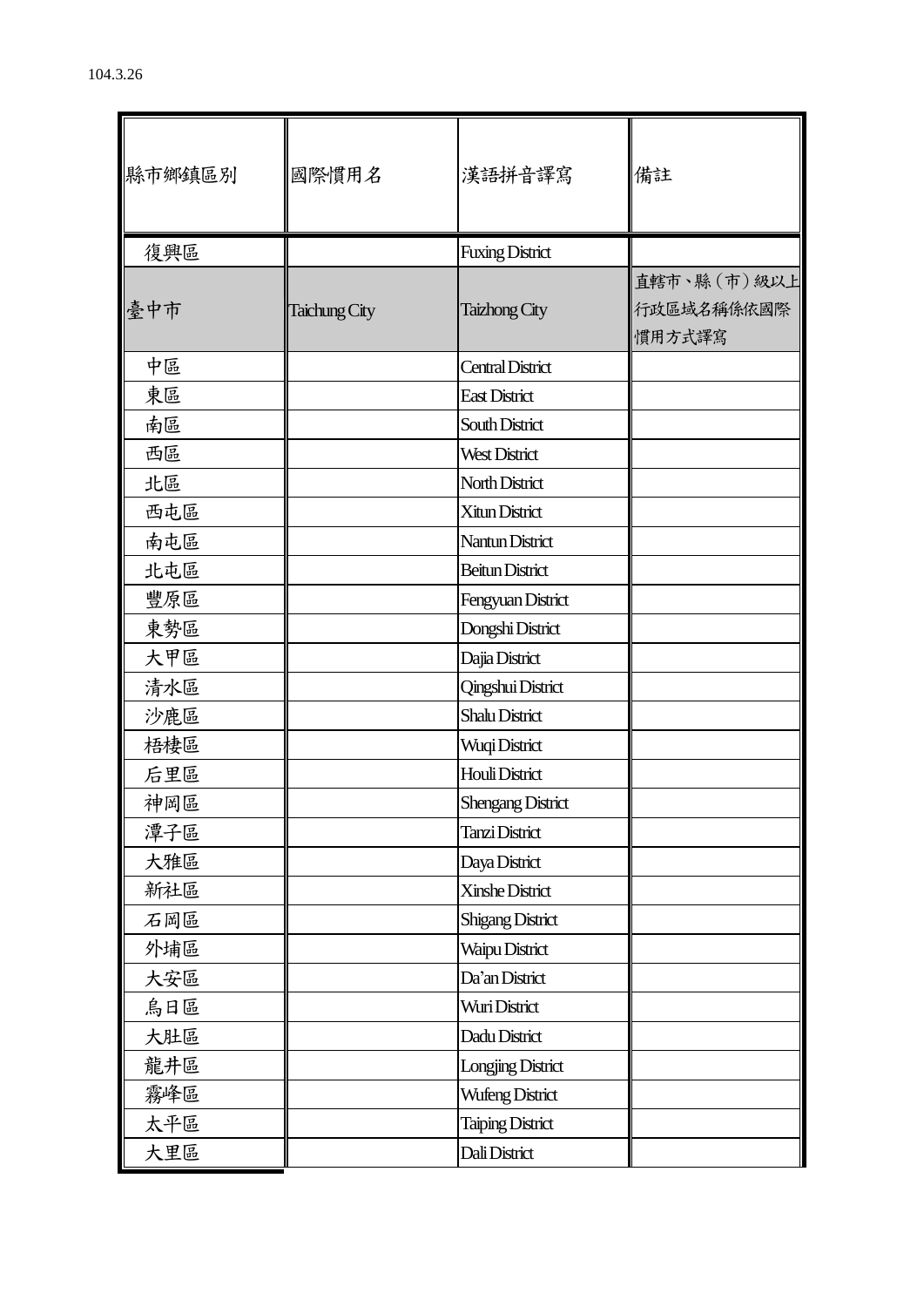| 縣市鄉鎮區別 | 國際慣用名       | 漢語拼音譯寫                    | 備註                                   |
|--------|-------------|---------------------------|--------------------------------------|
| 和平區    |             | <b>Heping District</b>    |                                      |
| 臺南市    | Tainan City | Tainan City               | 直轄市、縣 (市)級以上<br>行政區域名稱係依國際<br>慣用方式譯寫 |
| 新營區    |             | Xinying District          |                                      |
| 鹽水區    |             | Yanshui District          |                                      |
| 白河區    |             | <b>Baile District</b>     |                                      |
| 柳營區    |             | <b>Liuying District</b>   |                                      |
| 後壁區    |             | Houbi District            |                                      |
| 東山區    |             | Dongshan District         |                                      |
| 麻豆區    |             | Madou District            |                                      |
| 下營區    |             | Xiaying District          |                                      |
| 六甲區    |             | Liujia District           |                                      |
| 官田區    |             | <b>Guantian District</b>  |                                      |
| 大內區    |             | Danei District            |                                      |
| 佳里區    |             | Jiali District            |                                      |
| 學甲區    |             | Xuejia District           |                                      |
| 西港區    |             | <b>Xigang District</b>    |                                      |
| 七股區    |             | <b>Qigu District</b>      |                                      |
| 將軍區    |             | Jiangjun District         |                                      |
| 北門區    |             | <b>Beimen District</b>    |                                      |
| 新化區    |             | Xinhua District           |                                      |
| 善化區    |             | Shanhua District          |                                      |
| 新市區    |             | Xinshi District           |                                      |
| 安定區    |             | <b>Anding District</b>    |                                      |
| 山上區    |             | <b>Shanshang District</b> |                                      |
| 玉井區    |             | <b>Yujing District</b>    |                                      |
| 楠西區    |             | Nanxi District            |                                      |
| 南化區    |             | Nanhua District           |                                      |
| 左鎮區    |             | Zuozhen District          |                                      |
| 仁德區    |             | Rende District            |                                      |
| 歸仁區    |             | <b>Guiren District</b>    |                                      |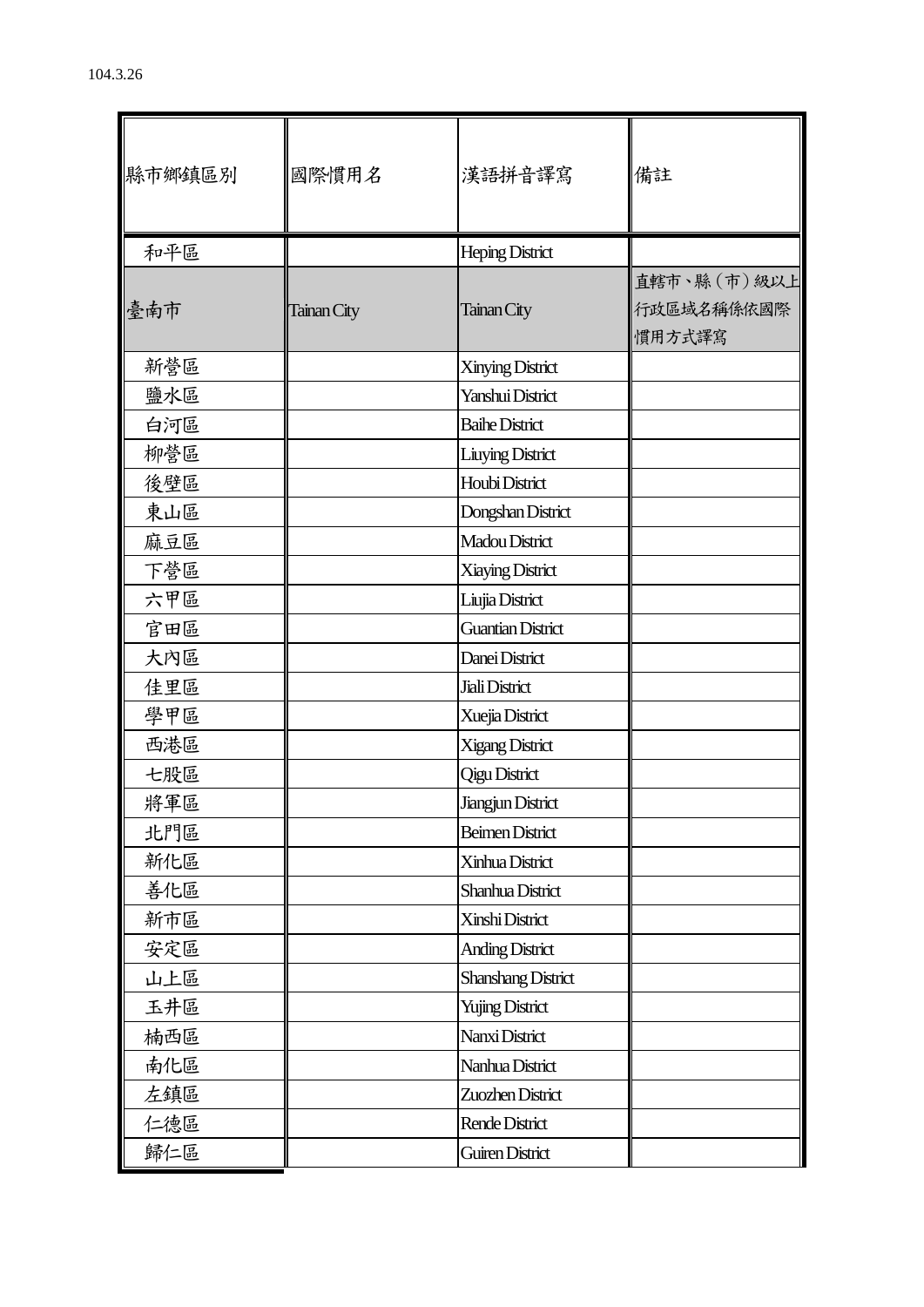| 縣市鄉鎮區別 | 國際慣用名          | 漢語拼音譯寫                   | 備註                                   |
|--------|----------------|--------------------------|--------------------------------------|
| 關廟區    |                | Guanmiao District        |                                      |
| 龍崎區    |                | Longqi District          |                                      |
| 永康區    |                | Yongkang District        |                                      |
| 東區     |                | <b>East District</b>     |                                      |
| 南區     |                | South District           |                                      |
| 北區     |                | North District           |                                      |
| 安南區    |                | <b>Annan District</b>    |                                      |
| 安平區    |                | <b>Anping District</b>   |                                      |
| 中西區    |                | West Central District    |                                      |
| 高雄市    | Kaohsiung City | Gaoxiong City            | 直轄市、縣 (市)級以上<br>行政區域名稱係依國際<br>慣用方式譯寫 |
| 鹽埕區    |                | <b>Yancheng District</b> |                                      |
| 鼓山區    |                | <b>Gushan District</b>   |                                      |
| 左營區    |                | Zuoying District         |                                      |
| 楠梓區    |                | Nanzi District           |                                      |
| 三民區    |                | Sanmin District          |                                      |
| 新興區    |                | <b>Xinxing District</b>  |                                      |
| 前金區    |                | <b>Qianjin District</b>  |                                      |
| 苓雅區    |                | Lingya District          |                                      |
| 前鎮區    |                | Qianzhen District        |                                      |
| 旗津區    |                | <b>Qijin District</b>    |                                      |
| 小港區    |                | Xiaogang District        |                                      |
| 鳳山區    |                | Fengshan District        |                                      |
| 林園區    |                | Linyuan District         |                                      |
| 大寮區    |                | Daliao District          |                                      |
| 大樹區    |                | Dashu District           |                                      |
| 大社區    |                | Dashe District           |                                      |
| 仁武區    |                | Renwu District           |                                      |
| 鳥松區    |                | Niaosong District        |                                      |
| 岡山區    |                | <b>Gangshan District</b> |                                      |
| 橋頭區    |                | <b>Qiaotou District</b>  |                                      |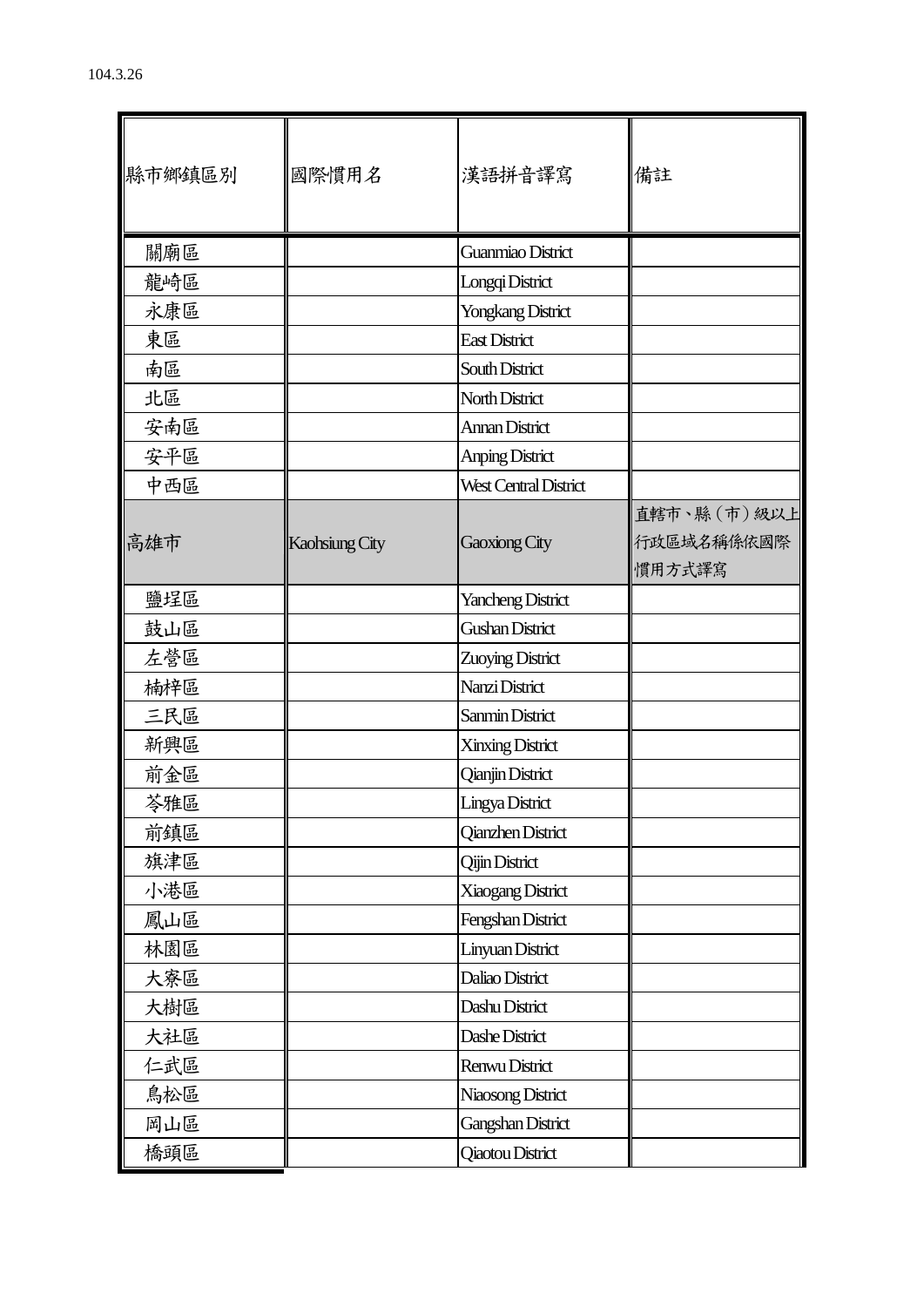| 縣市鄉鎮區別 | 國際慣用名               | 漢語拼音譯寫                   | 備註                         |
|--------|---------------------|--------------------------|----------------------------|
|        |                     |                          |                            |
| 燕巢區    |                     | Yanchao District         |                            |
| 田寮區    |                     | <b>Tianliao District</b> |                            |
| 阿蓮區    |                     | <b>Alian District</b>    |                            |
| 路竹區    |                     | Luzhu District           |                            |
| 湖內區    |                     | Hunei District           |                            |
| 茄萣區    |                     | <b>Qieding District</b>  |                            |
| 永安區    |                     | Yong'an District         |                            |
| 彌陀區    |                     | Mituo District           |                            |
| 梓官區    |                     | Ziguan District          |                            |
| 旗山區    |                     | <b>Qishan District</b>   |                            |
| 美濃區    |                     | Meinong District         |                            |
| 六龜區    |                     | Liugui District          |                            |
| 甲仙區    |                     | <b>Jiaxian District</b>  |                            |
| 杉林區    |                     | <b>Shanlin District</b>  |                            |
| 內門區    |                     | Neimen District          |                            |
| 茂林區    |                     | <b>Maolin District</b>   |                            |
| 桃源區    |                     | <b>Taoyuan District</b>  |                            |
| 那瑪夏區   |                     | Namaxia District         |                            |
| 宜蘭縣    | <b>Yilan County</b> | <b>Yilan County</b>      | 直轄市、縣 (市)級以上<br>行政區域名稱係依國際 |
| 宜蘭市    | <b>Yilan City</b>   | <b>Yilan City</b>        | 慣用方式譯寫                     |
| 羅東鎮    |                     | Luodong Township         |                            |
| 蘇澳鎮    |                     | Su'ao Township           |                            |
| 頭城鎮    |                     | Toucheng Township        |                            |
| 礁溪鄉    |                     | Jiaoxi Township          |                            |
| 壯圍鄉    |                     | Zhuangwei Township       |                            |
| 員山鄉    |                     | Yuanshan Township        |                            |
| 冬山鄉    |                     | Dongshan Township        |                            |
| 五結鄉    |                     | Wujie Township           |                            |
| 三星鄉    |                     | Sanxing Township         |                            |
| 大同鄉    |                     | Datong Township          |                            |
| 南澳鄉    |                     | Nan'ao Township          |                            |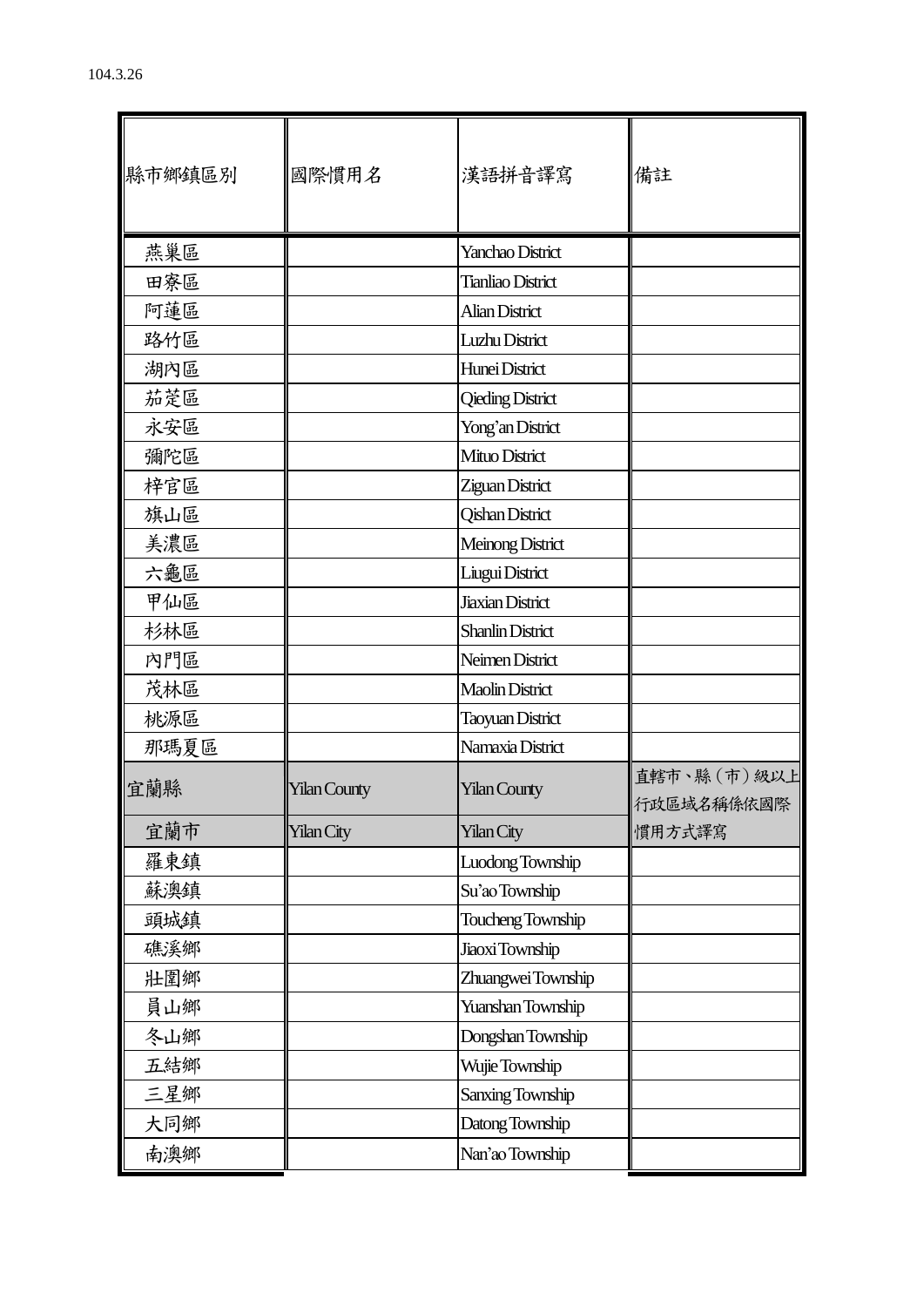| 縣市鄉鎮區別 | 國際慣用名                 | 漢語拼音譯寫                   | 備註                                    |
|--------|-----------------------|--------------------------|---------------------------------------|
| 新竹縣    | <b>Hsinchu County</b> | Xinzhu County            | 直轄市、縣 (市) 級以上<br>行政區域名稱係依國際<br>慣用方式譯寫 |
| 竹北市    |                       | Zhubei City              |                                       |
| 竹東鎮    |                       | Zhudong Township         |                                       |
| 新埔鎮    |                       | Xinpu Township           |                                       |
| 湖口鄉    |                       | Hukou Township           |                                       |
| 新豐鄉    |                       | Xinfeng Township         |                                       |
| 芎林鄉    |                       | <b>Qionglin Township</b> |                                       |
| 橫山鄉    |                       | Hengshan Township        |                                       |
| 北埔鄉    |                       | Beipu Township           |                                       |
| 寶山鄉    |                       | <b>Baoshan Township</b>  |                                       |
| 關西鎮    |                       | Guanxi Township          |                                       |
| 峨眉鄉    |                       | Emei Township            |                                       |
| 尖石鄉    |                       | Jianshi Township         |                                       |
| 五峰鄉    |                       | Wufeng Township          |                                       |
| 苗栗縣    | Miaoli County         | Miaoli County            | 直轄市、縣 (市)級以上<br>行政區域名稱係依國際            |
| 苗栗市    | Miaoli City           | Miaoli City              | 慣用方式譯寫                                |
| 苑裡鎮    |                       | Yuanli Township          |                                       |
| 通霄鎮    |                       | Tongxiao Township        |                                       |
| 竹南鎮    |                       | Zhunan Township          |                                       |
| 頭份鎮    |                       | Toufen Township          |                                       |
| 後龍鎮    |                       | Houlong Township         |                                       |
| 卓蘭鎮    |                       | Zhuolan Township         |                                       |
| 大湖鄉    |                       | Dahu Township            |                                       |
| 公館鄉    |                       | Gongguan Township        |                                       |
| 銅鑼鄉    |                       | Tongluo Township         |                                       |
| 南庄鄉    |                       | Nanzhuang Township       |                                       |
| 頭屋鄉    |                       | Touwu Township           |                                       |
| 三義鄉    |                       | Sanyi Township           |                                       |
| 西湖鄉    |                       | Xihu Township            |                                       |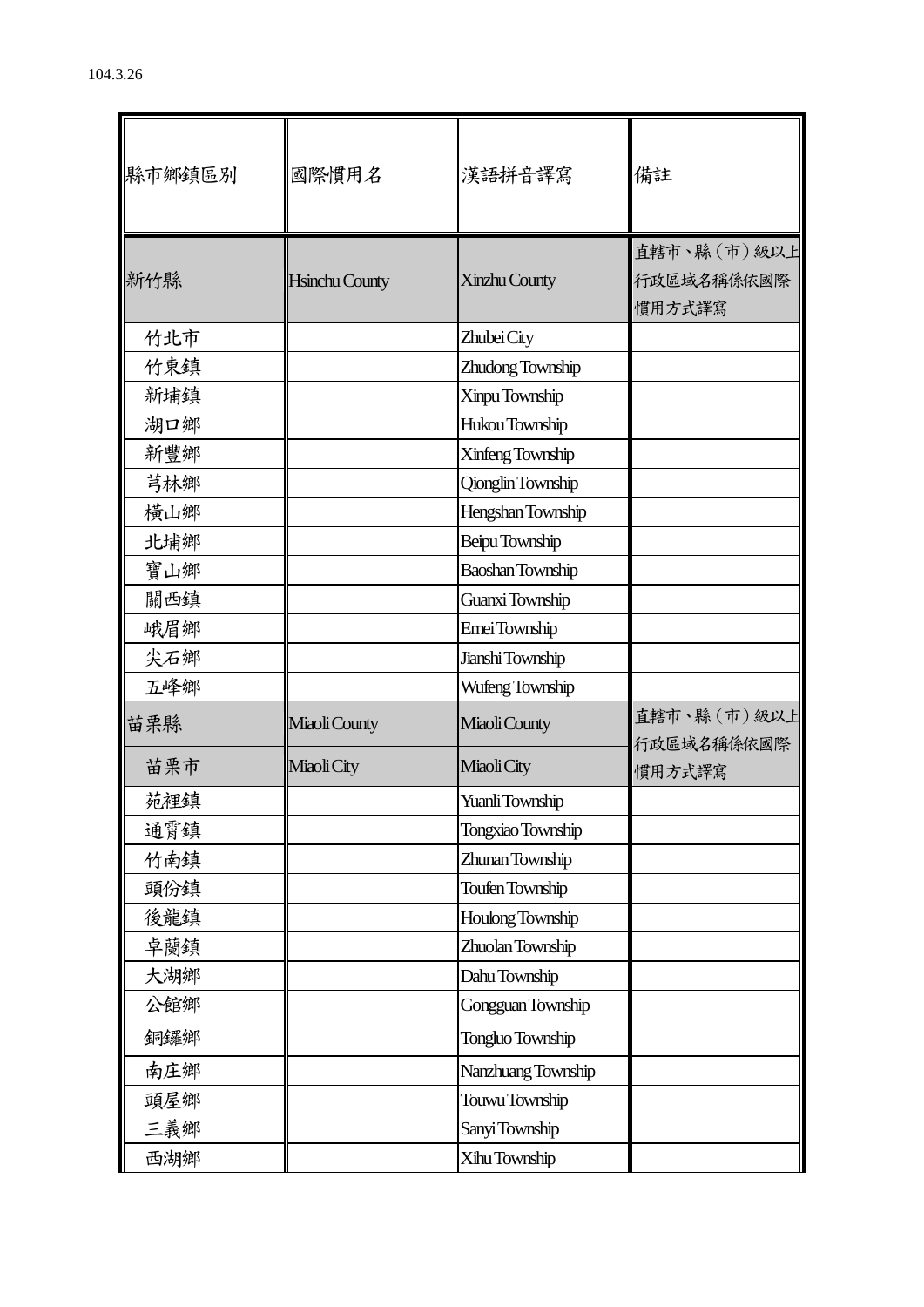| 縣市鄉鎮區別 | 國際慣用名           | 漢語拼音譯寫                    | 備註                        |
|--------|-----------------|---------------------------|---------------------------|
| 造橋鄉    |                 | Zaoqiao Township          |                           |
| 三灣鄉    |                 | Sanwan Township           |                           |
| 獅潭鄉    |                 | Shitan Township           |                           |
| 泰安鄉    |                 | Tai'an Township           |                           |
| 彰化縣    | Changhua County | Zhanghua County           | 直轄市、縣(市)級以上<br>行政區域名稱係依國際 |
| 彰化市    | Changhua City   | Zhanghua City             | 慣用方式譯寫                    |
| 鹿港鎮    | Lukang Township | <b>Lugang Township</b>    | 「鹿港」依國際慣用方式<br>譯寫         |
| 和美鎮    |                 | Hemei Township            |                           |
| 線西鄉    |                 | Xianxi Township           |                           |
| 伸港鄉    |                 | Shengang Township         |                           |
| 福興鄉    |                 | Fuxing Township           |                           |
| 秀水鄉    |                 | Xiushui Township          |                           |
| 花壇鄉    |                 | Huatan Township           |                           |
| 芬園鄉    |                 | Fenyuan Township          |                           |
| 員林鎮    |                 | <b>Yuanlin Township</b>   |                           |
| 溪湖鎮    |                 | Xihu Township             |                           |
| 田中鎮    |                 | <b>Tianzhong Township</b> |                           |
| 大村鄉    |                 | Dacun Township            |                           |
| 埔鹽鄉    |                 | Puyan Township            |                           |
| 埔心鄉    |                 | Puxin Township            |                           |
| 永靖鄉    |                 | Yongjing Township         |                           |
| 社頭鄉    |                 | Shetou Township           |                           |
| 二水鄉    |                 | Ershui Township           |                           |
| 北斗鎮    |                 | Beidou Township           |                           |
| 二林鎮    |                 | Erlin Township            |                           |
| 田尾鄉    |                 | Tianwei Township          |                           |
| 埤頭鄉    |                 | Pitou Township            |                           |
| 芳苑鄉    |                 | Fangyuan Township         |                           |
| 大城鄉    |                 | Dacheng Township          |                           |
| 竹塘鄉    |                 | Zhutang Township          |                           |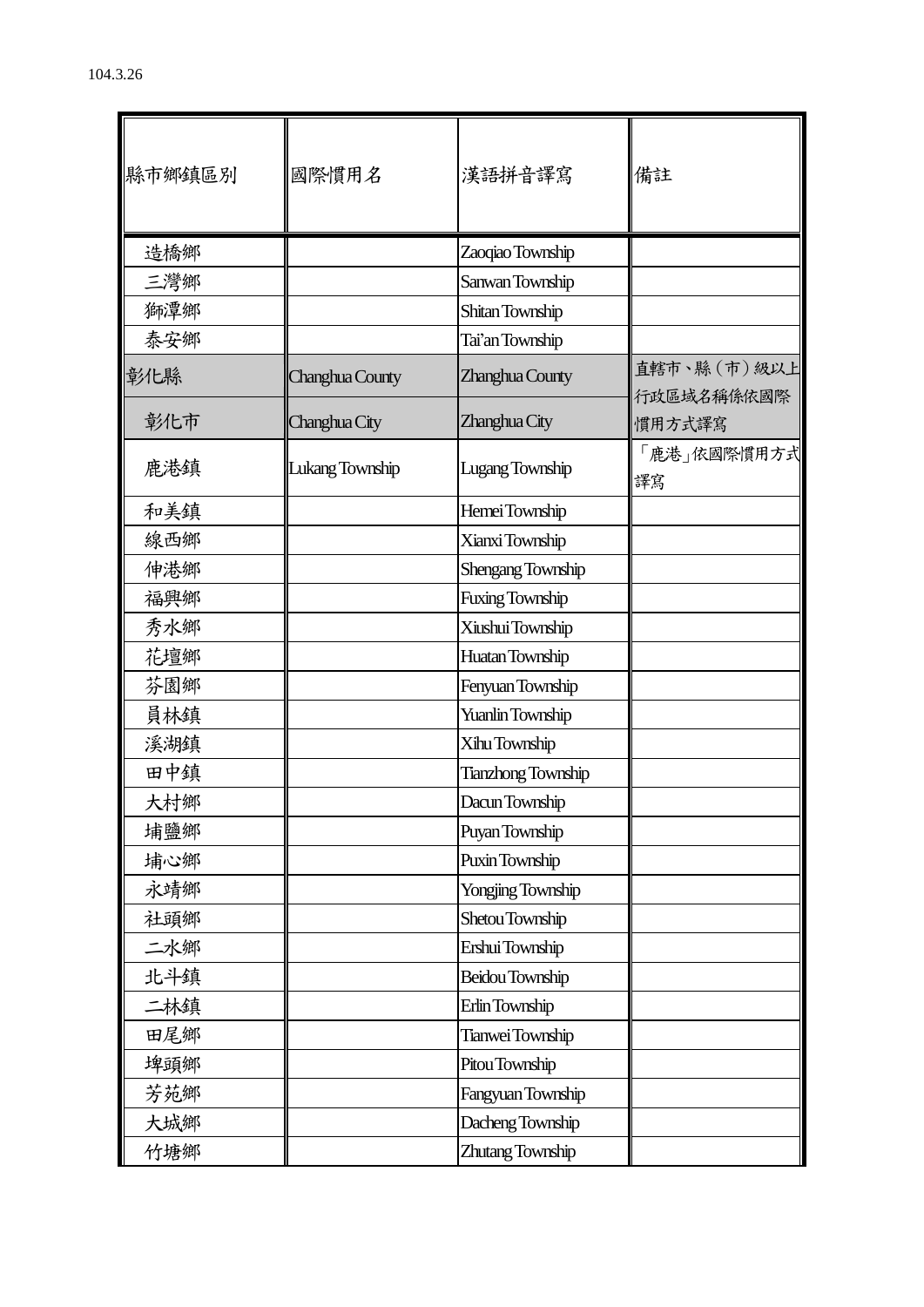| 縣市鄉鎮區別 | 國際慣用名                | 漢語拼音譯寫               | 備註                                  |
|--------|----------------------|----------------------|-------------------------------------|
| 溪州鄉    |                      | Xizhou Township      |                                     |
| 南投縣    | Nantou County        | Nantou County        | 直轄市、縣(市)級以上<br>行政區域名稱係依國際           |
| 南投市    | Nantou City          | Nantou City          | 慣用方式譯寫                              |
| 埔里鎮    |                      | Puli Township        |                                     |
| 草屯鎮    |                      | Caotun Township      |                                     |
| 竹山鎮    |                      | Zhushan Township     |                                     |
| 集集鎮    |                      | Jiji Township        |                                     |
| 名間鄉    |                      | Mingjian Township    |                                     |
| 鹿谷鄉    |                      | Lugu Township        |                                     |
| 中寮鄉    |                      | Zhongliao Township   |                                     |
| 魚池鄉    |                      | Yuchi Township       |                                     |
| 國姓鄉    |                      | Guoxing Township     |                                     |
| 水里鄉    |                      | Shuili Township      |                                     |
| 信義鄉    |                      | Xinyi Township       |                                     |
| 仁愛鄉    |                      | Ren'ai Township      |                                     |
| 雲林縣    | <b>Yunlin County</b> | <b>Yunlin County</b> | 直轄市、縣(市)級以上<br>行政區域名稱係依國際<br>慣用方式譯寫 |
| 斗六市    |                      | Douliu City          |                                     |
| 斗南鎮    |                      | Dounan Township      |                                     |
| 虎尾鎮    |                      | Huwei Township       |                                     |
| 西螺鎮    |                      | Xiluo Township       |                                     |
| 土庫鎮    |                      | Tuku Township        |                                     |
| 北港鎮    |                      | Beigang Township     |                                     |
| 古坑鄉    |                      | Gukeng Township      |                                     |
| 大埤鄉    |                      | Dapi Township        |                                     |
| 莿桐鄉    |                      | Citong Township      |                                     |
| 林内鄉    |                      | Linnei Township      |                                     |
| 二崙鄉    |                      | Erlun Township       |                                     |
| 崙背鄉    |                      | Lunbei Township      |                                     |
| 麥寮鄉    |                      | Mailiao Township     |                                     |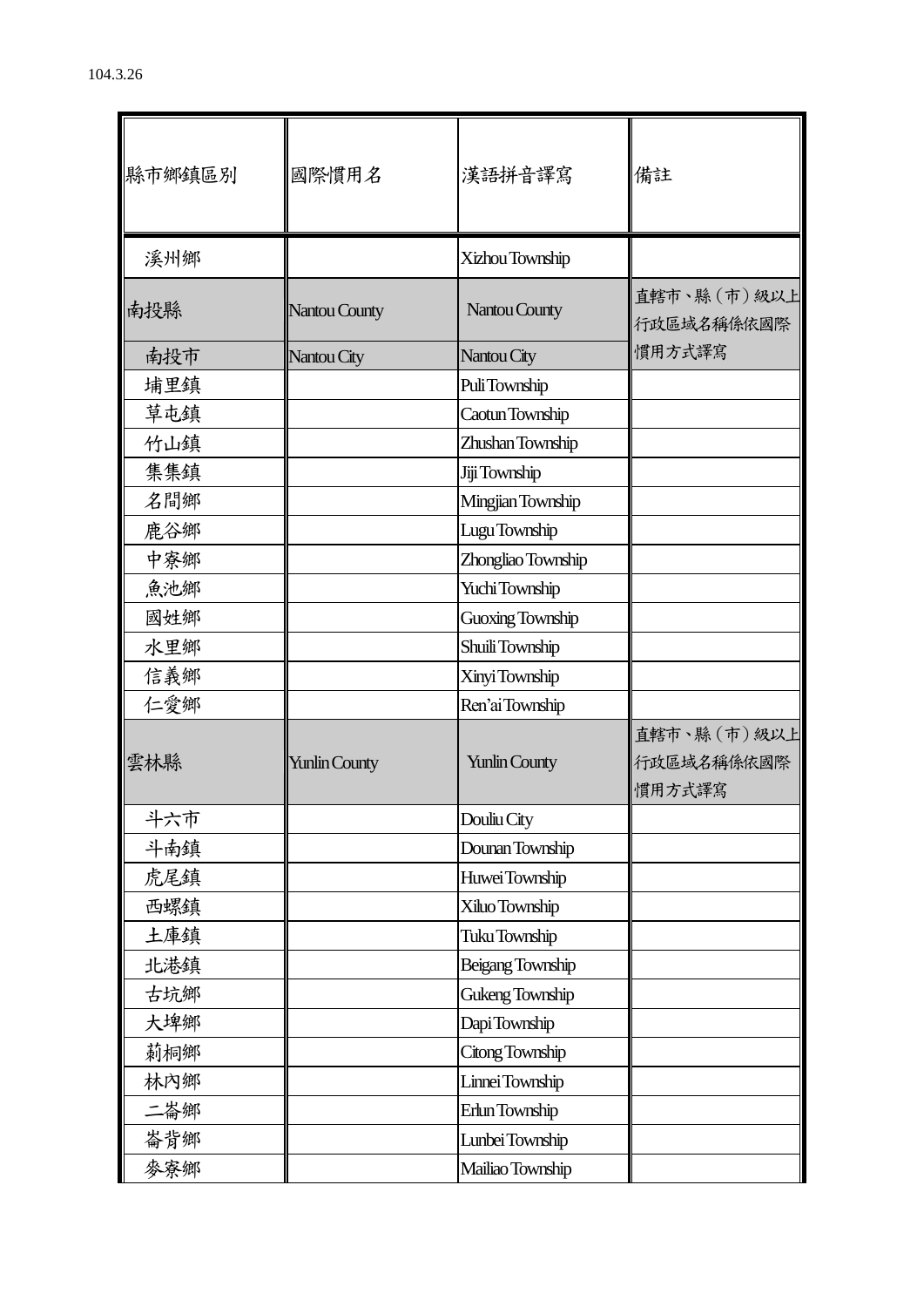| 縣市鄉鎮區別 | 國際慣用名                  | 漢語拼音譯寫                   | 備註                                  |
|--------|------------------------|--------------------------|-------------------------------------|
| 東勢鄉    |                        | Dongshi Township         |                                     |
| 褒忠鄉    |                        | <b>Baozhong Township</b> |                                     |
| 臺西鄉    |                        | Taixi Township           |                                     |
| 元長鄉    |                        | Yuanchang Township       |                                     |
| 四湖鄉    |                        | Sihu Township            |                                     |
| 口湖鄉    |                        | Kouhu Township           |                                     |
| 水林鄉    |                        | Shuilin Township         |                                     |
| 嘉義縣    | Chiayi County          | Jiayi County             | 直轄市、縣(市)級以上<br>行政區域名稱係依國際<br>慣用方式譯寫 |
| 太保市    |                        | Taibao City              |                                     |
| 朴子市    |                        | Puzi City                |                                     |
| 布袋鎮    |                        | <b>Budai</b> Township    |                                     |
| 大林鎮    |                        | Dalin Township           |                                     |
| 民雄鄉    |                        | Minxiong Township        |                                     |
| 溪口鄉    |                        | Xikou Township           |                                     |
| 新港鄉    |                        | Xingang Township         |                                     |
| 六腳鄉    |                        | Liujiao Township         |                                     |
| 東石鄉    |                        | Dongshi Township         |                                     |
| 義竹鄉    |                        | Yizhu Township           |                                     |
| 鹿草鄉    |                        | Lucao Township           |                                     |
| 水上鄉    |                        | Shuishang Township       |                                     |
| 中埔鄉    |                        | Zhongpu Township         |                                     |
| 竹崎鄉    |                        | Zhuqi Township           |                                     |
| 梅山鄉    |                        | Meishan Township         |                                     |
| 番路鄉    |                        | Fanlu Township           |                                     |
| 大埔鄉    |                        | Dapu Township            |                                     |
| 阿里山鄉   |                        | Alishan Township         |                                     |
| 屏東縣    | <b>Pingtung County</b> | Pingdong County          | 直轄市、縣 (市)級以上<br>行政區域名稱係依國際          |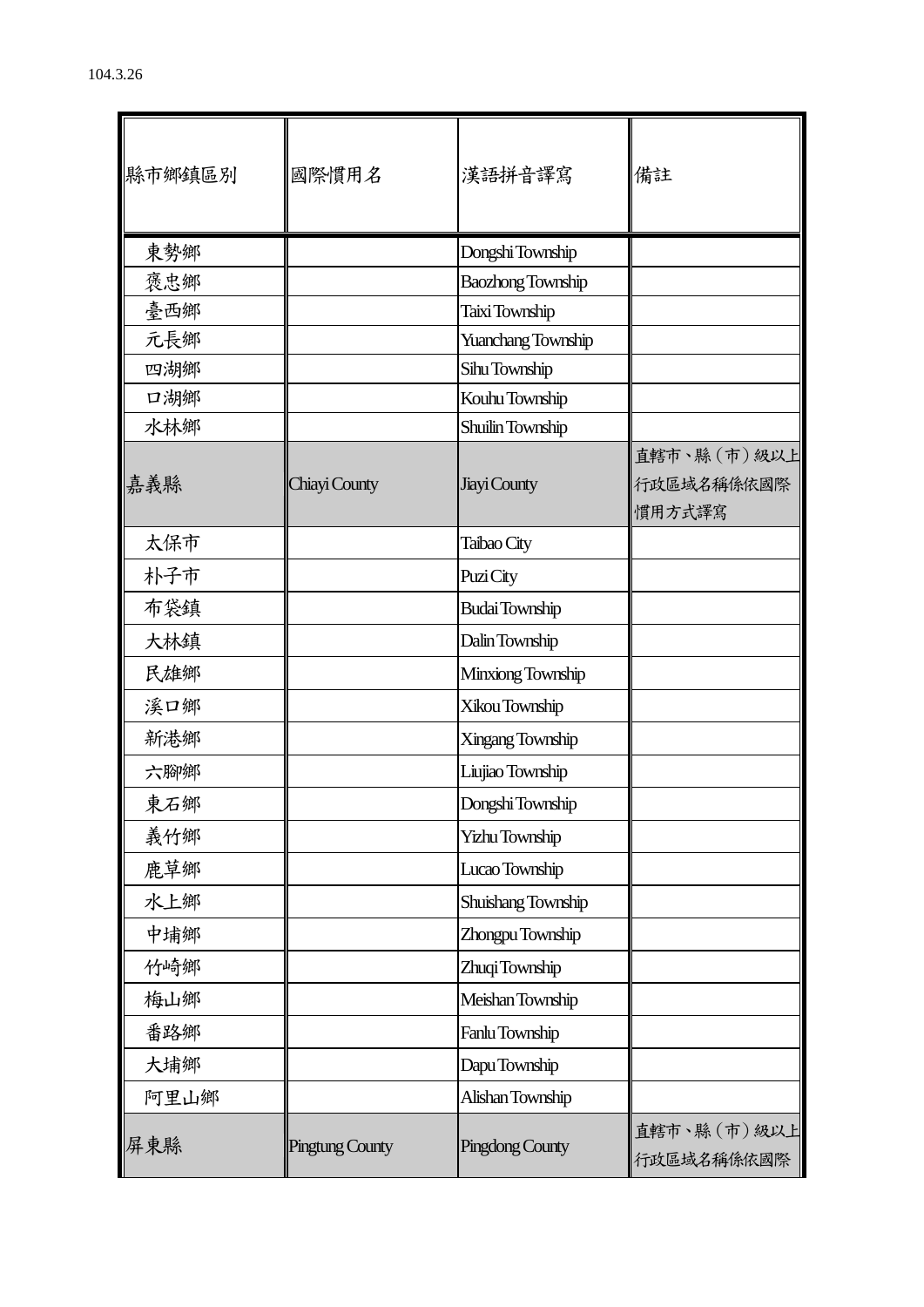| 縣市鄉鎮區別 | 國際慣用名         | 漢語拼音譯寫                  | 備註     |
|--------|---------------|-------------------------|--------|
| 屏東市    | Pingtung City | Pingdong City           | 慣用方式譯寫 |
| 潮州鎮    |               | Chaozhou Township       |        |
| 東港鎮    |               | Donggang Township       |        |
| 恆春鎮    |               | Hengchun Township       |        |
| 萬丹鄉    |               | Wandan Township         |        |
| 長治鄉    |               | Changzhi Township       |        |
| 麟洛鄉    |               | Linluo Township         |        |
| 九如鄉    |               | Jiuru Township          |        |
| 里港鄉    |               | Ligang Township         |        |
| 鹽埔鄉    |               | Yanpu Township          |        |
| 高樹鄉    |               | Gaoshu Township         |        |
| 萬巒鄉    |               | Wanluan Township        |        |
| 內埔鄉    |               | Neipu Township          |        |
| 竹田鄉    |               | Zhutian Township        |        |
| 新埤鄉    |               | Xinpi Township          |        |
| 枋寮鄉    |               | Fangliao Township       |        |
| 新園鄉    |               | Xinyuan Township        |        |
| 崁頂鄉    |               | Kanding Township        |        |
| 林邊鄉    |               | Linbian Township        |        |
| 南州鄉    |               | Nanzhou Township        |        |
| 佳冬鄉    |               | <b>Jiadong Township</b> |        |
| 琉球鄉    |               | Liuqiu Township         |        |
| 車城鄉    |               | Checheng Township       |        |
| 滿州鄉    |               | Manzhou Township        |        |
| 枋山鄉    |               | Fangshan Township       |        |
| 三地門鄉   |               | Sandimen Township       |        |
| 霧臺鄉    |               | Wutai Township          |        |
| 瑪家鄉    |               | Majia Township          |        |
| 泰武鄉    |               | Taiwu Township          |        |
| 來義鄉    |               | Laiyi Township          |        |
| 春日鄉    |               | Chunri Township         |        |
| 獅子鄉    |               | Shizi Township          |        |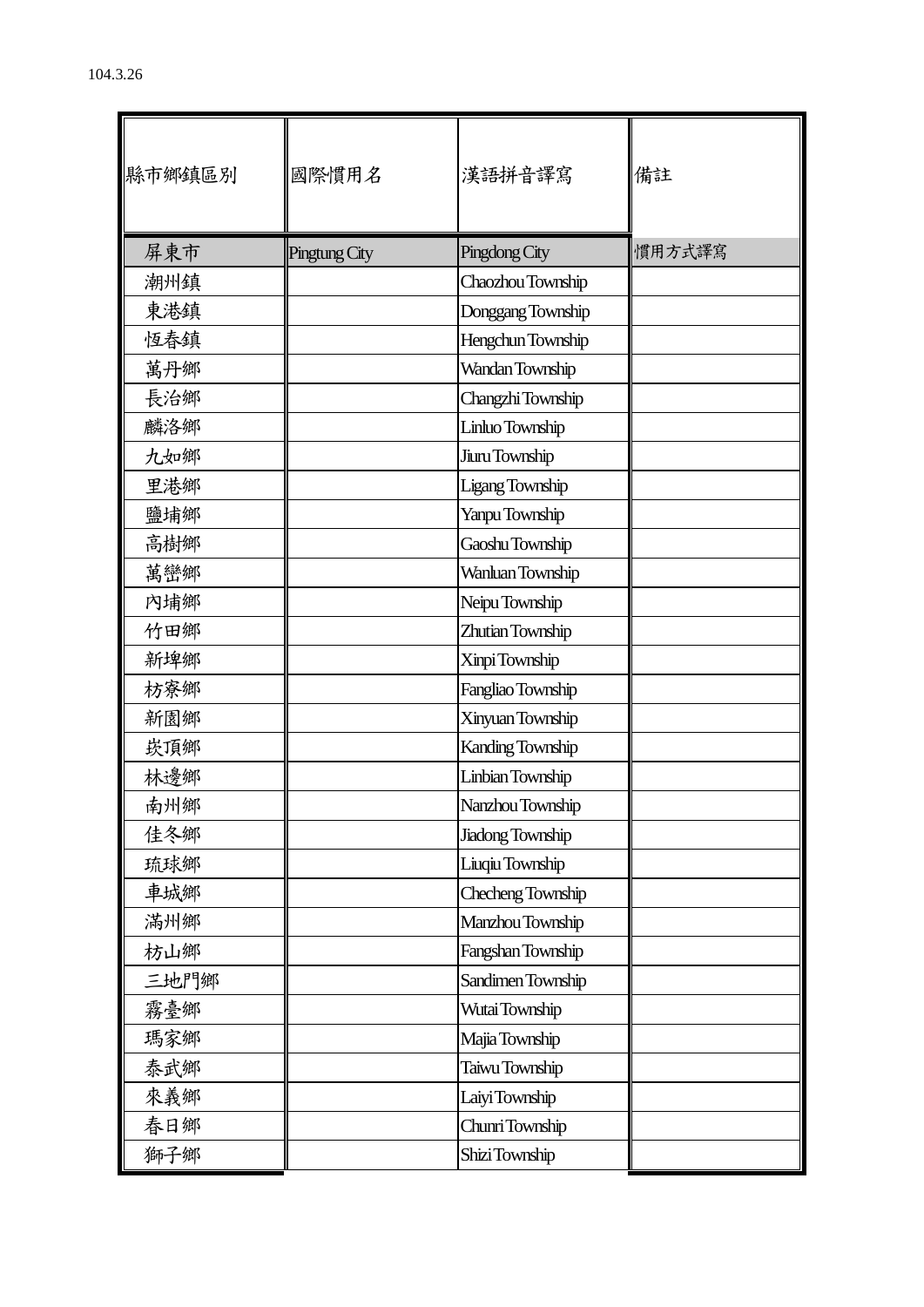| 縣市鄉鎮區別 | 國際慣用名                 | 漢語拼音譯寫                | 備註                          |
|--------|-----------------------|-----------------------|-----------------------------|
| 牡丹鄉    |                       | Mudan Township        |                             |
| 臺東縣    | <b>Taitung County</b> | <b>Taidong County</b> | 直轄市、縣 (市) 級以上<br>行政區域名稱係依國際 |
| 臺東市    | Taitung City          | Taidong City          | 慣用方式譯寫                      |
| 成功鎮    |                       | Chenggong Township    |                             |
| 關山鎮    |                       | Guanshan Township     |                             |
| 卑南鄉    |                       | Beinan Township       |                             |
| 鹿野鄉    |                       | Luye Township         |                             |
| 池上鄉    |                       | Chishang Township     |                             |
| 東河鄉    |                       | Donghe Township       |                             |
| 長濱鄉    |                       | Changbin Township     |                             |
| 太麻里鄉   |                       | Taimali Township      |                             |
| 大武鄉    |                       | Dawu Township         |                             |
| 綠島鄉    |                       | Lüdao Township        |                             |
| 海端鄉    |                       | Haiduan Township      |                             |
| 延平鄉    |                       | Yanping Township      |                             |
| 金峰鄉    |                       | Jinfeng Township      |                             |
| 達仁鄉    |                       | Daren Township        |                             |
| 蘭嶼鄉    |                       | Lanyu Township        |                             |
| 花蓮縣    | <b>Hualien County</b> | <b>Hualian County</b> | 直轄市、縣 (市)級以上                |
| 花蓮市    | Hualien City          | Hualian City          | 行政區域名稱係依國際<br>慣用方式譯寫        |
| 鳳林鎮    |                       | Fenglin Township      |                             |
| 玉里鎮    |                       | Yuli Township         |                             |
| 新城鄉    |                       | Xincheng Township     |                             |
| 吉安鄉    |                       | Ji'an Township        |                             |
| 壽豐鄉    |                       | Shoufeng Township     |                             |
| 光復鄉    |                       | Guangfu Township      |                             |
| 豐濱鄉    |                       | Fengbin Township      |                             |
| 瑞穗鄉    |                       | Ruisui Township       |                             |
| 富里鄉    |                       | FuliTownship          |                             |
| 秀林鄉    |                       | Xiulin Township       |                             |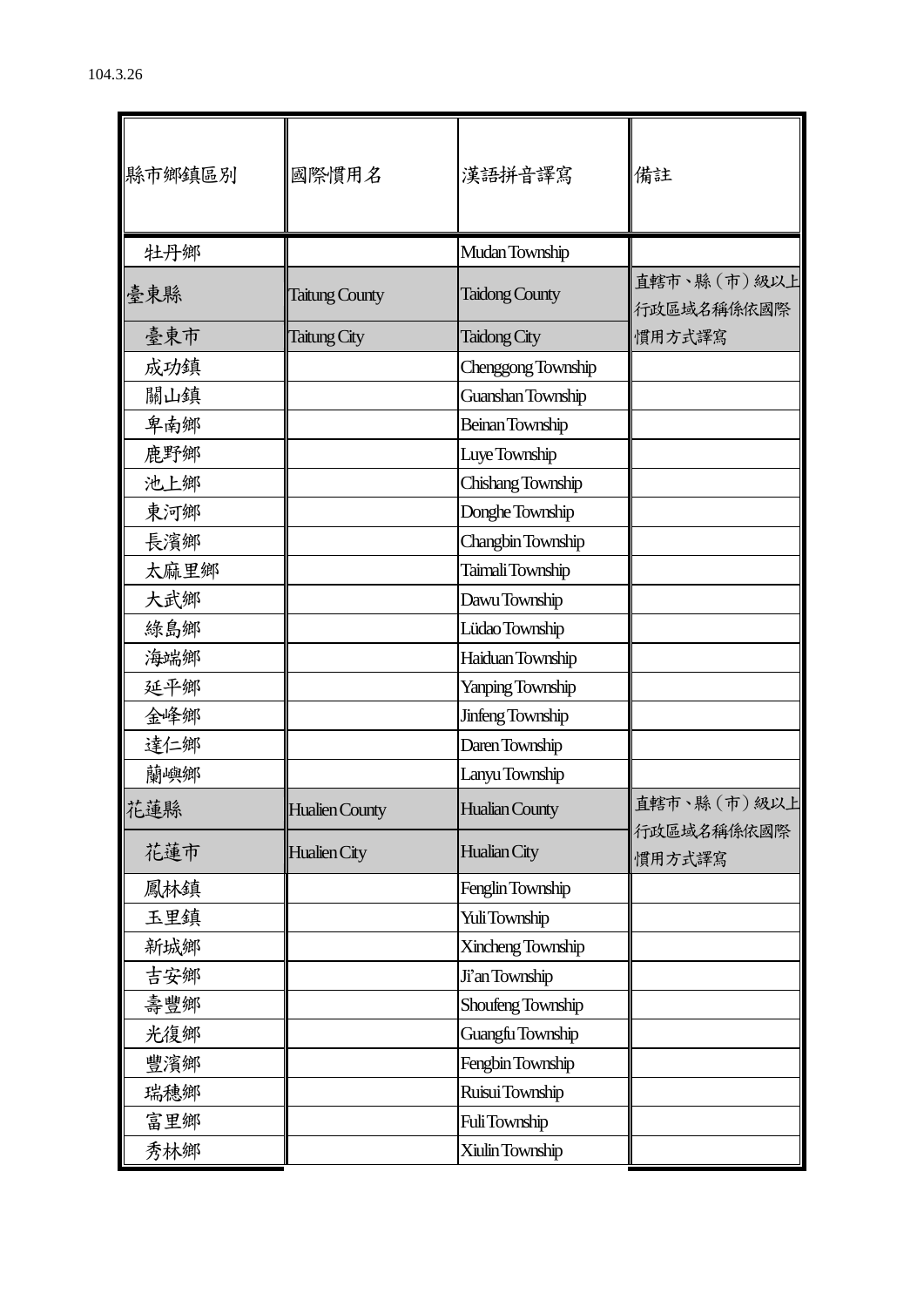| 縣市鄉鎮區別 | 國際慣用名         | 漢語拼音譯寫               | 備註                                    |
|--------|---------------|----------------------|---------------------------------------|
| 萬榮鄉    |               | Wanrong Township     |                                       |
| 卓溪鄉    |               | Zhuoxi Township      |                                       |
| 澎湖縣    | Penghu County | Penghu County        | 直轄市、縣 (市) 級以上<br>行政區域名稱係依國際<br>慣用方式譯寫 |
| 馬公市    |               | Magong City          |                                       |
| 湖西鄉    |               | Huxi Township        |                                       |
| 白沙鄉    |               | Baisha Township      |                                       |
| 西嶼鄉    |               | Xiyu Township        |                                       |
| 望安鄉    |               | Wang'an Township     |                                       |
| 七美鄉    |               | Qimei Township       |                                       |
| 基隆市    | Keelung City  | Jilong City          | 直轄市、縣 (市)級以上<br>行政區域名稱係依國際<br>慣用方式譯寫  |
| 中正區    |               | Zhongzheng District  |                                       |
| 七堵區    |               | <b>Qidu District</b> |                                       |
| 暖暖區    |               | Nuannuan District    |                                       |
| 仁愛區    |               | Ren'ai District      |                                       |
| 中山區    |               | Zhongshan District   |                                       |
| 安樂區    |               | Anle District        |                                       |
| 信義區    |               | Xinyi District       |                                       |
| 新竹市    | Hsinchu City  | Xinzhu City          | 直轄市、縣 (市)級以上<br>行政區域名稱係依國際<br>慣用方式譯寫  |
| 東區     |               | <b>East District</b> |                                       |
| 北區     |               | North District       |                                       |
| 香山區    |               | Xiangshan District   |                                       |
| 嘉義市    | Chiayi City   | Jiayi City           | 直轄市、縣 (市) 級以上<br>行政區域名稱係依國際<br>慣用方式譯寫 |